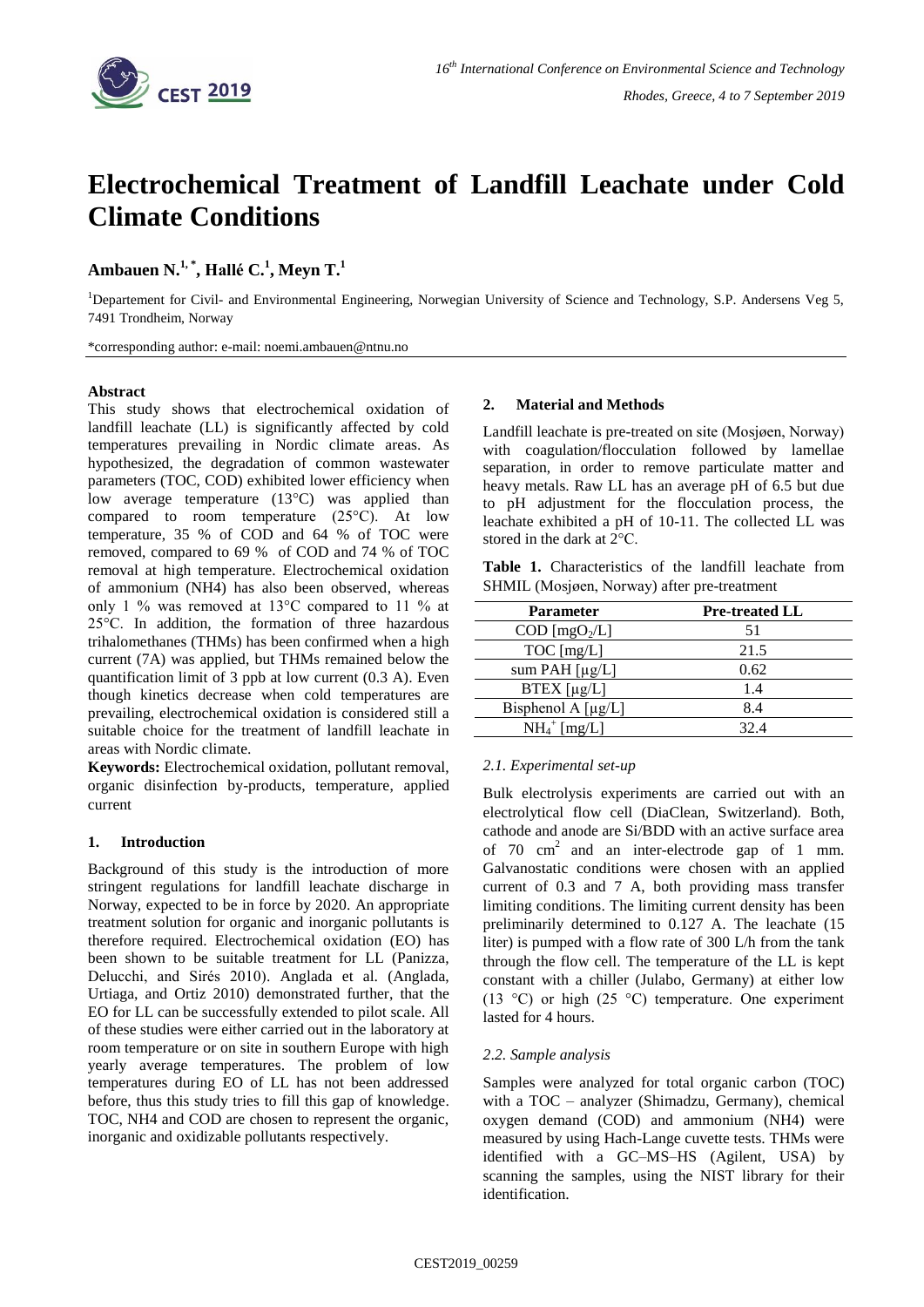## **3. Results & Discussion**

# *3.1 Influence of temperature on removal of common wastewater parameters*

The removal of TOC, COD and NH4 was significantly influenced by temperature. *[Figure 1](#page-1-0)* shows the percentage removal of each parameter compared to its initial concentration. At 13 °C only 35 % of COD and 69 % of TOC were removed, compared to 64 % of COD and 74 % of TOC at 25 °C. Thus, lower temperatures imply a decrease in percentage removal of COD and TOC during bulk electrolysis. However, the TOC removal only differs by 5 % between the two temperatures tested whereas the COD removal differs by 34 %. This observation indicates that the degradation of COD to oxidized intermediates is mainly affected by a decreased temperature. TOC removal is less affected by lower temperatures since compounds contributing to TOC first must be further oxidized before complete oxidation. Looking at NH4, a similar impact of temperature was observed, 1 % and 11 % are removed at 13 °C and 25 °C respectively.



<span id="page-1-0"></span>Figure 1. Percantage removal from LL at low and high temperatures.

These findings were hypothesized in advance based on the law of Arrhenius and successfully confirmed with this study. Furthermore, Kettunen et al. (Kettunen, Hoilijoki, and Rintala 1996) reported an adverse impact of low temperature (11 $\degree$ C) on the anaerobic treatment of LL, yet the authors stated the process was still feaseable.

# *3.2 Influence of applied current on by-product formation and degradation of common wastewater parameters*

Two different currents, 0.3 A and 7 A were applied at room temperature  $(25 \text{ °C})$  in order to estimate their influence on the production of THMs, a sum parameter

#### **References**

- Anglada, Ángela et al. 2011. "Boron-Doped Diamond Anodic Treatment of Landfill Leachate: Evaluation of Operating Variables and Formation of Oxidation by-Products." *Water Research* 45(2): 828–38.
- Anglada, Ángela, Ana M. Urtiaga, and Inmaculada Ortiz. 2010. "Laboratory and Pilot Plant Scale Study on the Electrochemical Oxidation of Landfill Leachate." *Journal of Hazardous Materials* 181(1–3): 729–35.

for chlorinated organic by-products. *[Figure 2](#page-1-1)* clearly depicts the formation of three THMs, trichloromethane, bromodichloromethane and dibromochloromethane when a current of 7 A is applied. However, at an applied current of 0.3 A only a marginal peak was observed for trichloromethane, which was below the quantification limit of 3 ppb. No bromated THMs were found at low current. An increase in THMs concentrations with increasing applied current was also reported by others (Anglada et al. 2011), yet they did not report a current where THMs formation could be prevented. Increasing the applied current leads to a more efficient removal of organic and inorganic pollutants than an increase in temperature (*[Figure 2](#page-1-1)*). 9 % of COD and 13 % of TOC were removed at 0.3 A, compared to 65 % of COD and 74 % of TOC at 7A. No NH4 was removed at 0.3 A. However, a high current comes along with the disadvantage of promoting the formation of hazardous THMs.



<span id="page-1-1"></span>**Figure 2.** THMs formation at differnent applied currents

## **4. Conclusions**

The removal efficiencies of the measured bulk parameters, COD, TOC and NH4 are all adversely affected by low temperatures. COD removal is more affected by cold temperatures than TOC removal since compounds contained in the leachate first have to undergo further oxidation before complete oxidation to  $CO<sub>2</sub>$  can happen. The usage of a higher current leads to a higher percentage removal of bulk parameters but comes with the tradeoff of the formation of hazardous THMs. Further investigations need to be made on the temperature effect of the formation of THMs.

- Kettunen, R. H., T. H. Hoilijoki, and J. A. Rintala. 1996. "Anaerobic and Sequential Anaerobic-Aerobic Treatments of Municipal Landfill Leachate at Low Temperatures." *Bioresource Technology* 58(1): 31–40.
- Panizza, Marco, Marina Delucchi, and Ignasi Sirés. 2010. "Electrochemical Process for the Treatment of Landfill Leachate." *Journal of Applied Electrochemistry* 40(10): 1721–27.